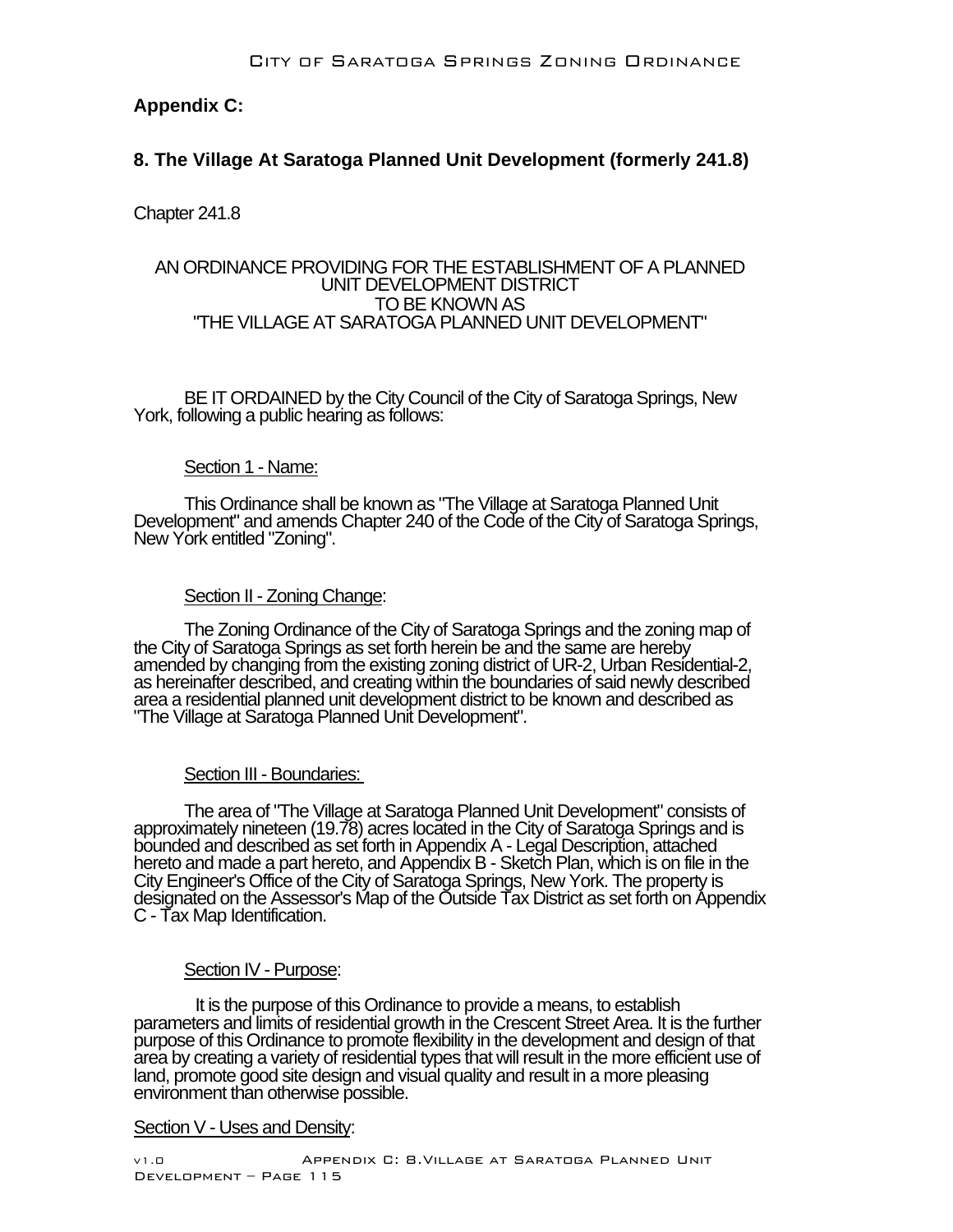There shall be constructed within the boundaries of "The Village at Saratoga Planned Unit Development" residential use types consisting of single family detached dwelling units and two family duplex dwelling units.

Within the PUD the following uses are allowed:

Single family detached - 50 ft. wide lots. Approximately 9.05 acres can be developed with a maximum of 59 single family detached dwellings. The gross density shall not exceed 6.6 units per acre.

Two family duplex- 50 ft. wide lots. Approximately 1.36 acres can be developed with a<br>maximum of 11 two family duplex structures with a maximum of 22 dwellings units .<br>The gross density shall not exceed 16.2 units per acre

Single family detached- 40 ft. wide lots. Approximately 4.08 acres can be developed with a maximum of 37 single family detached dwellings. The gross density shall not exceed 9.1 units per acre.

Recreation- Clubhouse/Sales and Marketing Center and related recreational amenities (swimming pool, outdoor court games, etc.) can be developed. The center shall be at least 2,400 square feet, but shall not exceed 3,500 square feet.

The applicant shall have the right to increase the density of one product type<br>above an beyond the total number of units for each housing type set forth above,<br>provided, however, that the overall density of the planned uni increased and in no event to exceed 118 total dwelling units. In no event may any one product type increase more than 25% of the maximum totals listed above.

#### Section VI - Homeowner's Association:

There shall be established a "Village at Saratoga" homeowners association or, as an alternative a municipal park district or similar entity, created in accordance with law, which shall hold in common ownership of all open spaces, and other common amenities and shall maintain the same. The assets of this association or entity shall be maintained by the developer until 90% of the total approved units for the entire PUD have a certificate of occupancy.

#### Section VII - Sketch Plan:

The attached Sketch Plan, Appendix B, shall be used by the City and the developer as a guide for overall development of "The Village at Saratoga Planned Unit Development". It may be amended and modified by the Saratoga Spr

#### Section VIII - Utilities:

The entire "The Village At Saratoga Planned Unit Development" area will be serviced by municipal water and sanitary sewer lines in the manner directed by the Saratoga Springs Planning Board during the PUD site plan review process.

All water and storm drainage lines and sanitary sewer lines shall be<br>constructed to City standards and when completed shall be turned over to the city for<br>ownership and maintenance. All utilities will be dedicated to the C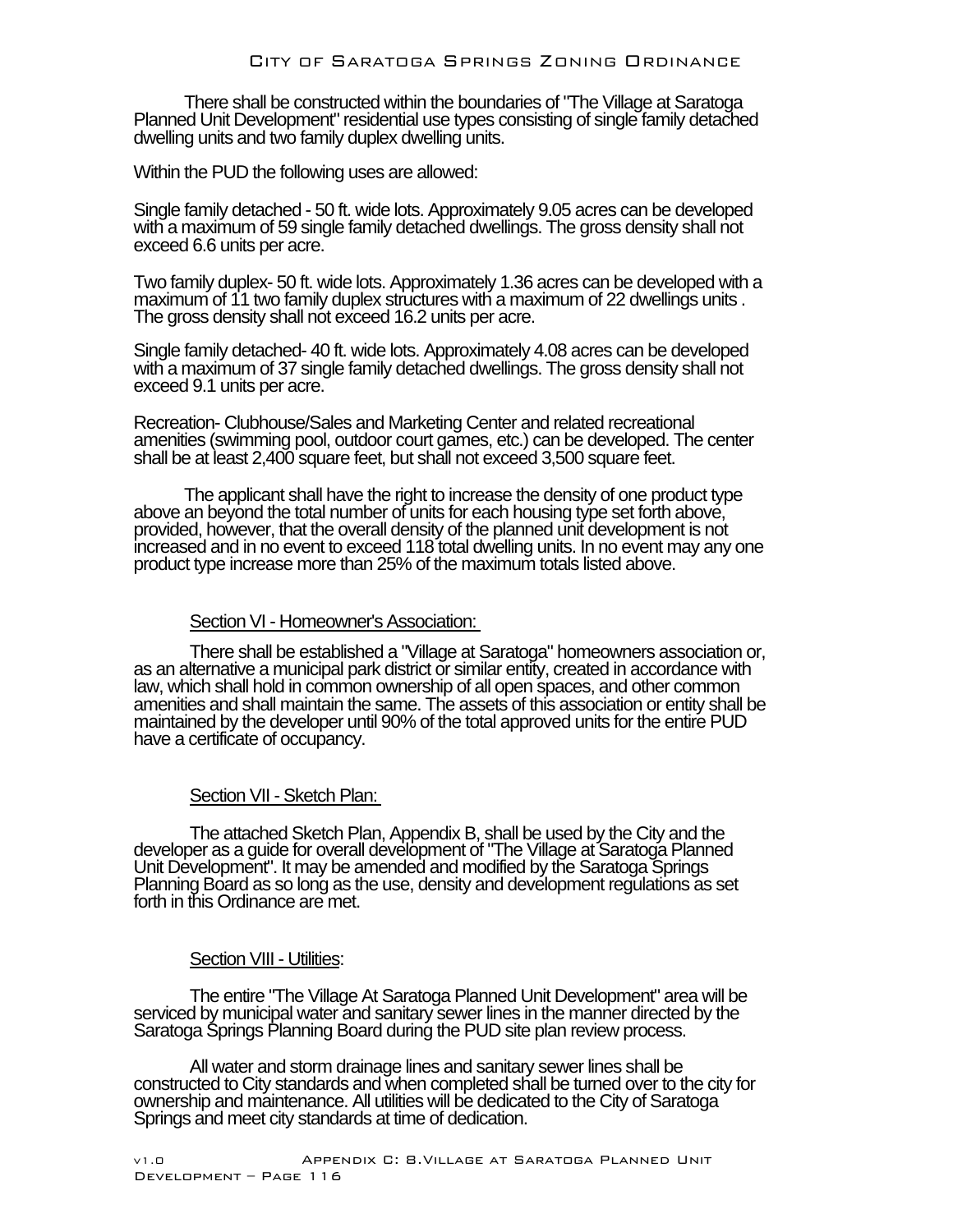#### Section IX - Development Process:

Prior to the issuance of a building permit to develop any of the area within "The Village at Saratoga Planned Unit Development" the developer shall receive preliminary and final PUD site plan approval from the Planning Boa conformance with Chapter 240-3.13 of the Zoning Ordinance of the City of Saratoga<br>Springs. If in the development of the PUD site plan it becomes apparent that certain<br>elements of the Sketch Plan are infeasible and in need

Within sixty (60) days of receipt of the final PUD site plan, the Planning Board of the City of Saratoga Springs shall approve, approve with modification or disapprove the final site plan according to the procedure and time as specified in Chapter 2403.13 of the Zoning Ordinance of the City of Saratoga Springs.

#### Section X - Streets Roads:

All interior roads servicing the "The Village at Saratoga Planned Unit<br>Development" as per the Sketch Plan shall be constructed in accordance with<br>standard road specifications developed by the City of Saratoga Springs. The developer, or its successor, shall be required to post a performance bond, irrevocable<br>letter of credit or similar instrument providing for the completion of all road<br>improvements within "The Village at Saratoga Planned Un form and for the amounts directed by the City of Saratoga Springs.

All streets within "The Village at Saratoga Planned Unit Development" shall be<br>built by the developer and offered for dedication to the City of Saratoga Springs. Once<br>accepted for dedication by the City of Saratoga Springs city, all improvements shall meet the city's standard standards applicable at that time.

The developer, or its successor, shall install sidewalks, curbing, street trees, street lights, etc. within the proposed public rights-of-way for all streets within the project site.

#### Section XI - Off-site Improvements:

The developer, or its successor, shall be responsible for the following off-site improvements:

a . The developer shall design and construct a 8 inch water line from the corner of Vanderbilt Avenue to: 1) the intersection of Joshua Road and Crescent Street via Crescent Street; and 2) a location on Route 9 via a route through the streets of the PUD, the design of the water lines shall be approved<br>as part of the PUD site plan approval for Phase I; the improvements must be<br>financially secured in the manner directed by the Saratoga Springs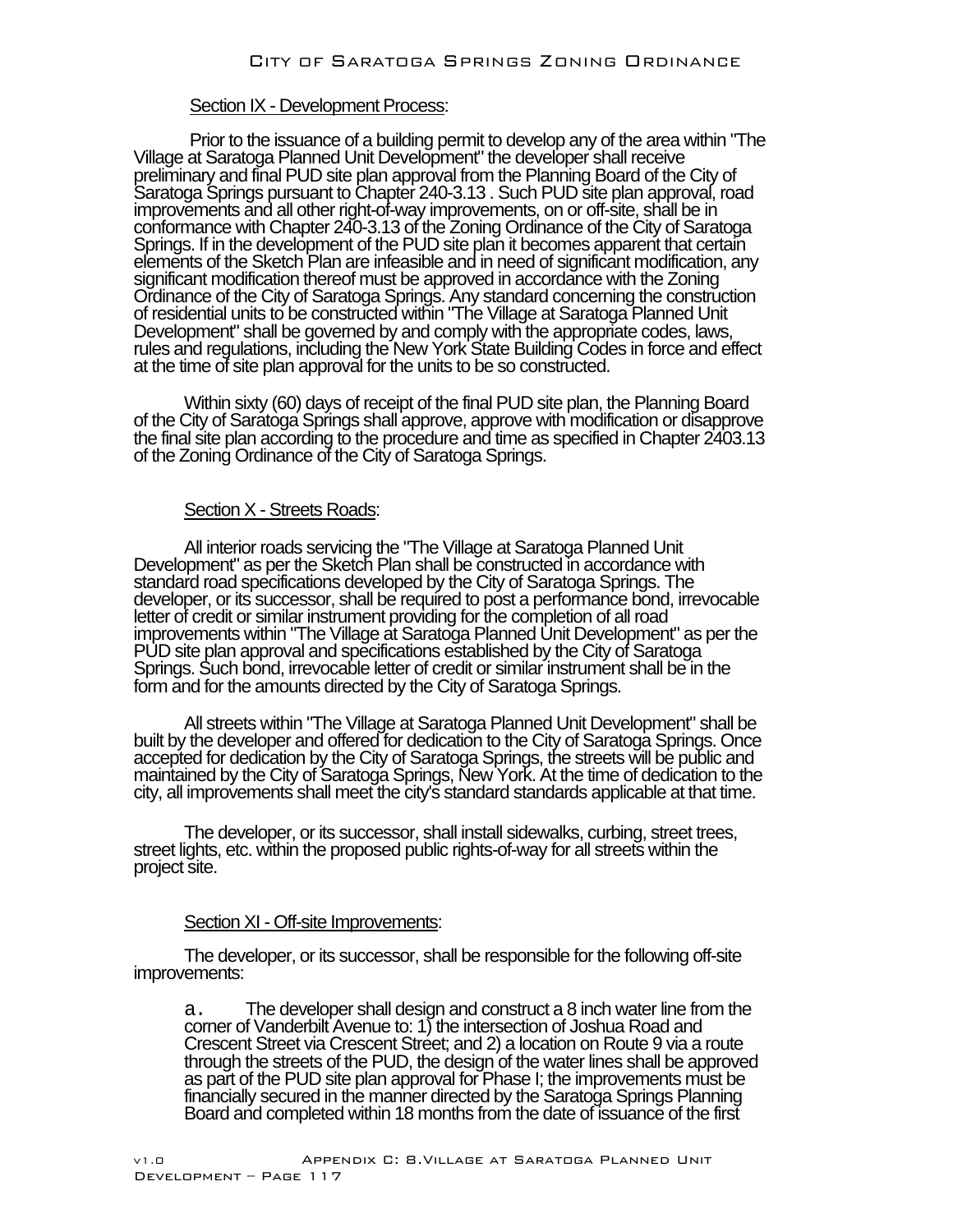building permit in Phase I. The developer will secure all necessary easements and permits required for this construction. All improvements and easements<br>will be dedicated to the City of Saratoga Springs for ownership and maintenance. At the time of dedication to the city, all improvements shall meet<br>the city's standard standards applicable at that time.

b. The developer shall design and construct any off-site improvements to the<br>sanitary sewer lines and storm sewer over flow connections as required by the City of<br>Saratoga Springs. At the time of dedication to the city, al city's standard standards applicable at that time.

c. The developer shall not be responsible for any curbs, pavement<br>improvements, street trees, street lighting within the existing public rights of ways of<br>that portion of Crescent Street and Vanderbilt Avenues that have fr

d. The developer shall design and construct a pedestrian path system along Crescent Street from the PUD site to Route 9. This pedestrian path shall be constructed as part of the PUD site plan approval for Phase I.

e. The developer shall construct an eight foot high, standard industrial-weight(9 gauge), galvanized chain link fence with vine plantings along the entire property line which border the lands of the Greenridge Cemetery Ass maintained by the Greenridge Cemetery Association, with appropriated easements<br>being granted by the developer. If this fence is to be located on the properties owned<br>by the Greenridge Cemetery Association the height of the

#### Section XII - Phasing:

"The Village at Saratoga Planned Unit Development" shall be developed in accordance with the following phasing plan:

| <b>PHASE</b> | MAX NUMBER OF LOTS                       |                                                |                          | PUD SITE PLAN APPROVAL<br>MUST BE OBTAINED BY |
|--------------|------------------------------------------|------------------------------------------------|--------------------------|-----------------------------------------------|
|              | Single<br>family<br>detached<br>50' lots | Two family<br>duplex<br>detached<br>$40'$ lots | Single<br>family<br>lots |                                               |
| 2<br>Totals  | 30<br>29<br>59                           | 11<br>--<br>11                                 | 22<br>15<br>37           | 6/1/97<br>12/1/99                             |

The phasing plan is illustrated in Appendix D.

Planned Unit Development zoning approval for the project shall expire for a phase and all subsequent phases if PUD site plan approval is not obtained from the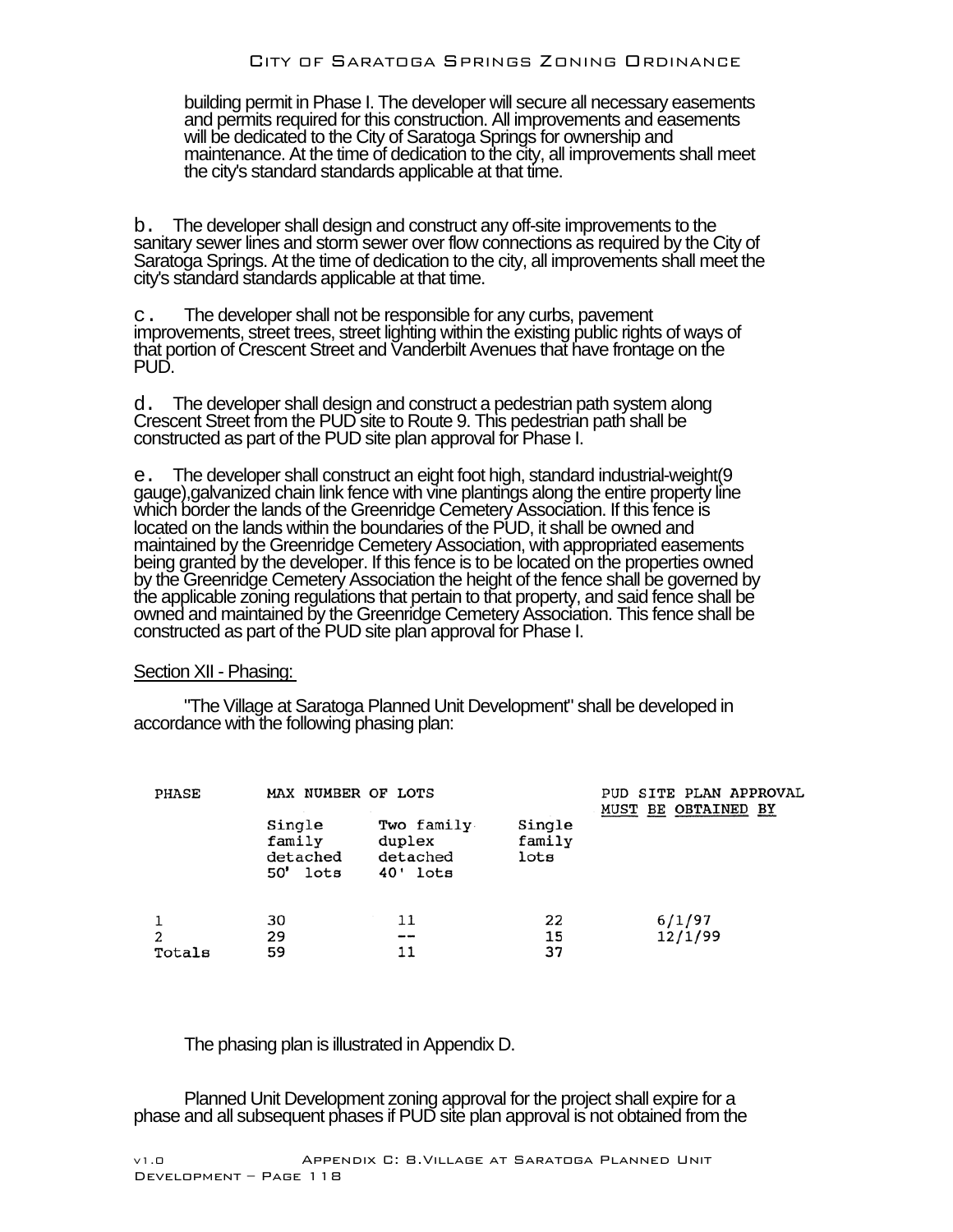Saratoga Springs Planning Board by the dates specified above. The zoning for this site shall revert to the zoning districts established and in force at the time of enactment of this Ordinance.

The developer may, upon notice to the Saratoga Springs Planning Board, and<br>the Saratoga Springs Planning Board may, upon receipt of such notice, alter, modify<br>or change the number and type of units to be constructed within

The developer, or its successor, shall obtain building permits for seventy (70%) percent of the units proposed to be constructed in each phase prior to final site plan approval for subsequent phases.

#### Section XIII - Community Center:

Approximately 0.43 acres will be the site of the Community Center as per the Sketch Plan. The homeowners association or, as an alternative a municipal park district or similar entity, for "The Village at Saratoga" shall be

The design for the improvements in this area shall be part of site plan approval<br>for Phase I. The Community Center will be constructed during the initial phase of the<br>development. The Community Center shall not have an on-

The ownership of any portion of the Community Center cannot be sold,<br>transferred or conveyed without prior approval by the City Council of the City of<br>Saratoga Springs unless such transfer or conveyance of the Community Ce

### Section XIV - Area and Bulk Regulations:

The area and bulk schedule for "The Village at Saratoga Planned Unit Development" is attached hereto as Appendix E.

### Section XV - Buffers:

There shall be a special forty (40) foot setback requirement for the principal buildings along Crescent Street and Vanderbilt Avenue. Within this setback, the twenty (20) feet closest to Crescent Street and Vanderbilt Avenue shall be maintained as a vegetated no cut buffer. An exception to the above, the lot number one (1) shall have a ten (10) foot no cut vegetative buffer and a fifteen (15) foot front yard setback on the Crescent Street side.

There shall be a special thirty-five (35) foot setback requirement for principal<br>buildings along all land adjoining the State Park and cemetery property. Within this<br>setback, the fifteen (15) feet closest to the State Park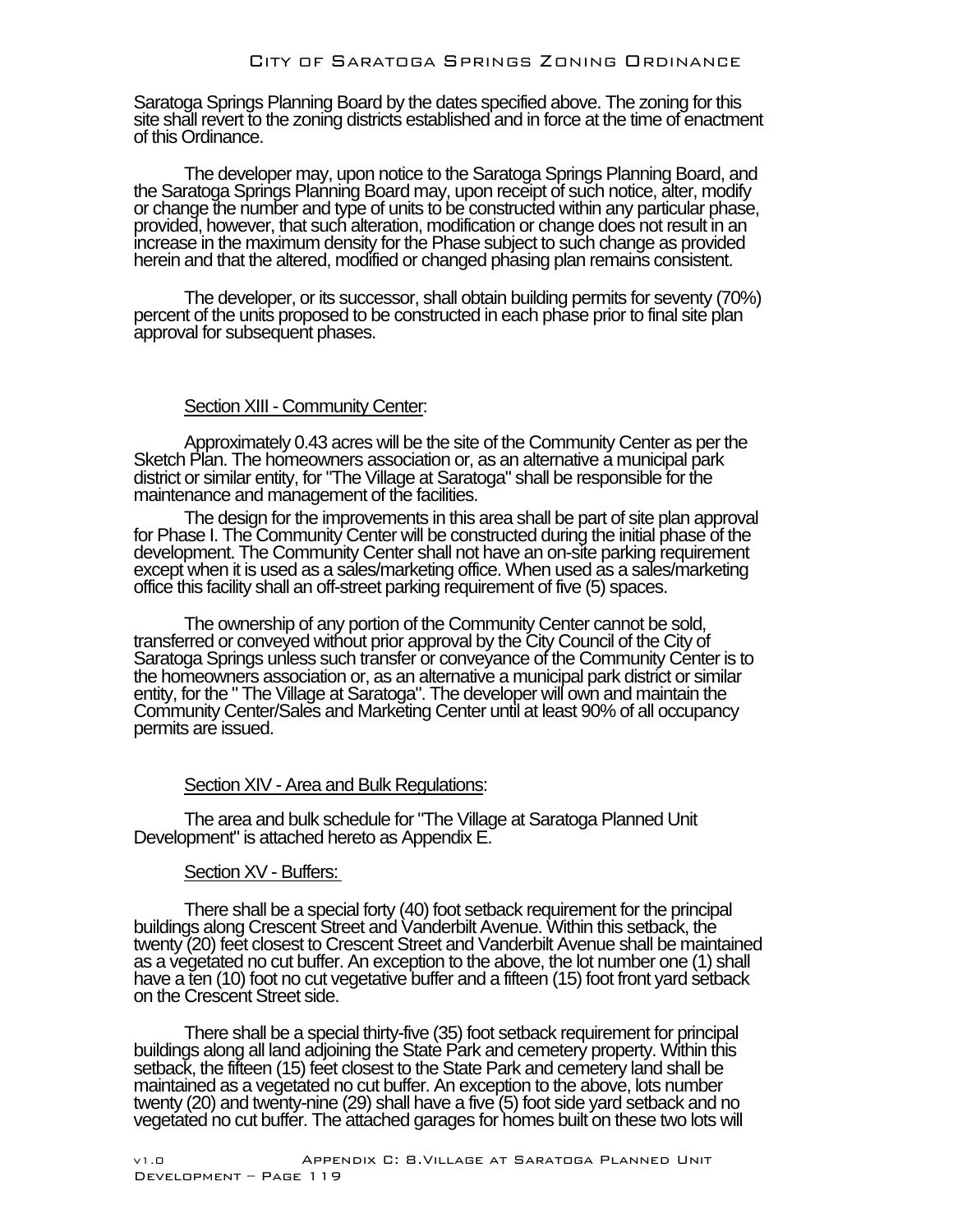face the cemetery lands.

Within the no cut buffers only removal of healthy vegetation under five (5) inches diameter, measured at breast height shall be allowed to removed. Noxious, dead, and potentially harmful vegetation may be removed, regardless of size, with<br>appropriate authorization from the Homeowner's Association, or similar entity. In<br>addition, the developer shall grant the Greenridge Cemeter the Greenridge Cemetery Association.

#### Section XVI - Severability:

If any provision of this Ordinance shall be held invalid, the remainder of the Ordinance shall not be affected thereby.

### Section XVII - Construction Standards:

All construction standards for buildings, private and public improvements and<br>for utilities shall be prepared and approved by licensed architects, landscape<br>architects, or engineers. All costs associated with this shall be whether the plans are provided by the City of Saratoga Springs or by the developer.<br>Further, all completed construction shall be certified to the City of Saratoga Springs by<br>licensed architects,. landscape architects, or e manner called for in the plans and shall be certified in accordance therewith. City may require any or all costs connected with this to be borne by the developer.

The residential units within this PUD shall have the following architectural<br>features: 1) the roofs for all dwellings shall have a minimum slope of 8/12; all garage<br>doors shall be situated at least 5 feet further back than structure and/or the front porch; and, 3) a minimum of 70% of dwellings shall have front porches which are 50 square feet or larger.

The exterior design features of the homes and the community center, and the configuration of all structures on the lots shall be subject to the approval of the Saratoga Springs Planning Board during PUD site plan approval.

The following definitions apply to this ordinance:

ACCESSORY BUILDING shall be defined as per Section 240-1.5 of the<br>Saratoga Springs Zoning Ordinance and shall further be defined for the PUD as a<br>detached structure from the principal building that shall be a garage or sto building, constructed to conform to all Building Codes, PUD design and construction<br>standards, area and bulk standards.

DECK shall be defined for this PUD as an attachment to the principal building or detached permeable wood structure that may be constructed to conform to all Building Codes and PUD design, area, bulk and construction standards.

PATIO shall be defined for this PUD as constructed on brick, concrete, stone, wood or patio block to conform to all Building Codes and PUD design, area, bulk and construction standards, subject to the same setback requirements as decks.

#### Section XVIII - Change In Ownership: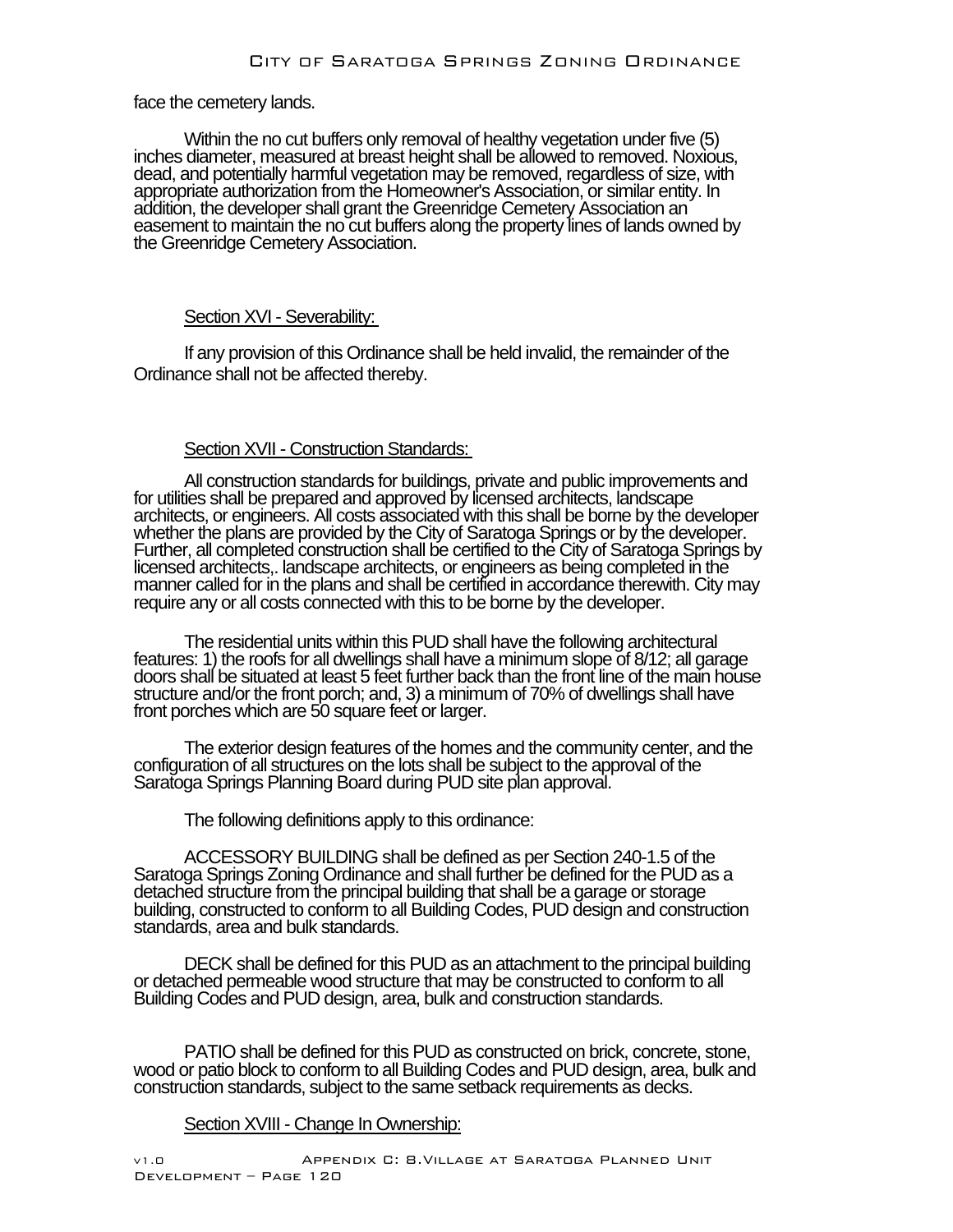In the event that ownership of the area wholly encompassed by "The Village at Saratoga Planned Unit Development", is transferred or conveyed to any third person, firm, corporation, partnership or other entity by the applic

Section XIX - Effective Date:

This Ordinance shall take effect the day after publication as provided by the provisions of the City Charter of the City of Saratoga Springs, New York.

ADOPTED: May 7, 1996 AMENDED: June 3, 1997 AMENDED: October 21, 1997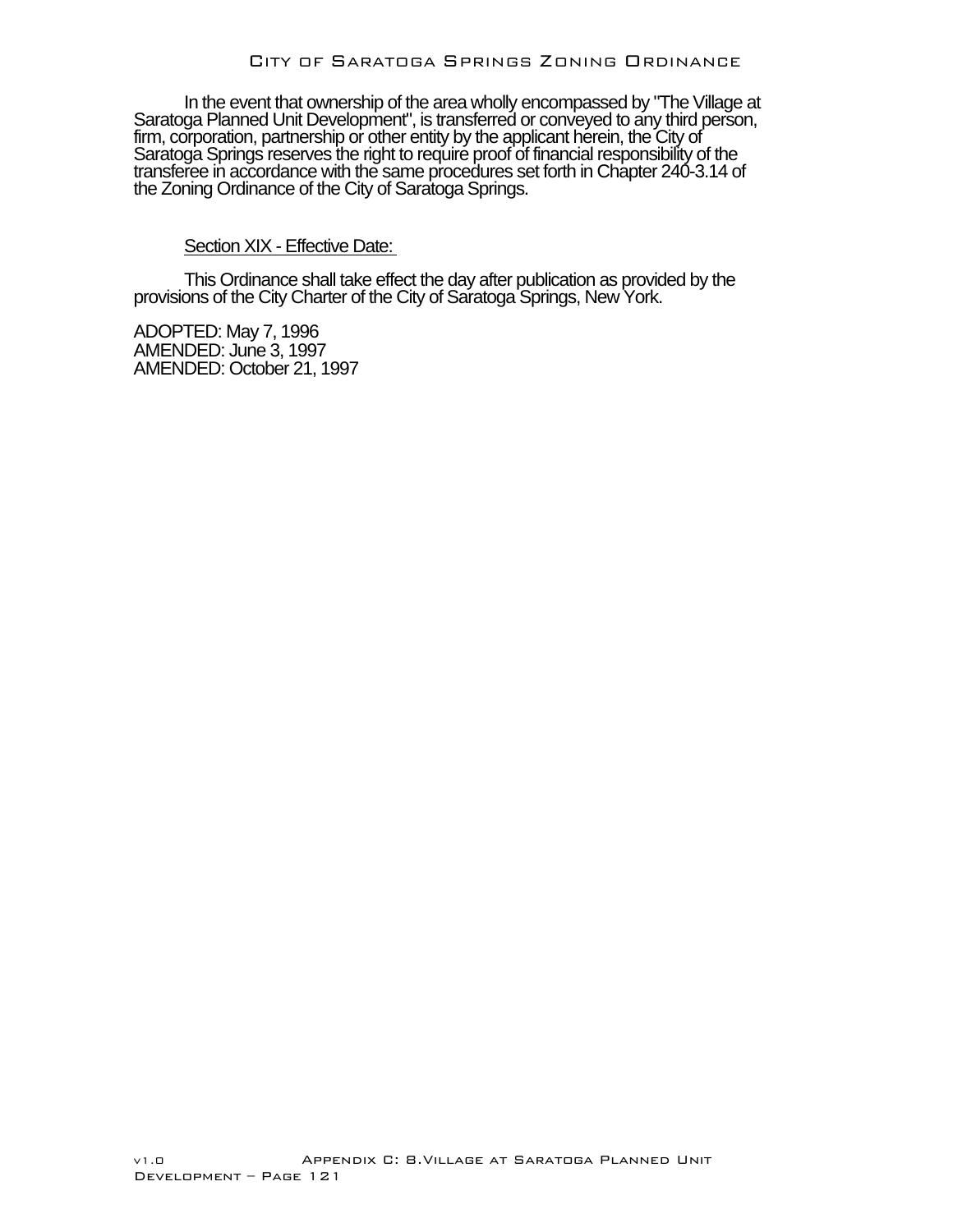## APPENDIX "A"

## LEGAL DESCRIPTION OF PUD

ALL THAT PARCEL OR PIECE OF LAND situate, lying and being in the City of Saratoga<br>Springs, County of Saratoga and State of new York, more particularly bounded and described as follows:

Beginning at a point on the north side of Crescent Street at its intersection with the west line of Parkview Terrace; thence in an easterly direction along the north side of said Crescent Street to a point that is the intersection with the west line of Vanderbilt Avenue extended<br>southerly to the north line OE Crescent Street aforesaid; thence in a northerly direction along the west line of Vanderbilt Avenue to its point of intersection with the north side of<br>Fremont Street and the lands now or formerly of the Green Ridge Cemetery; thence westerly along the north line of Fremont Street and the southerly line of the lands of the Green Ridge Cemetery to the point of intersection with the east line of Canton Street with the<br>north line OE Fremont Street; thence in a northerly direction along the east side of Canton Street and the lands of the aforesaid cemetery on the east to a point on the<br>north side of Clifton Street where it intersects the east line of Carlton Street; thence westerly<br>along the north side of Clifton Street t aforesaid cemetery on the east and the lands of W. J. Grande & Sons, Inc. aforesaid on the west 100 +/- feet to a point at the northeast comer of tax parcel 178.35-2-4; thence westerly along the north line of W. J. Grande & Sons, Inc. (18.35-2-4) and C. M. Kolowski<br>(1?8.35-2-3) to a point at the northeast comer of lands conveyed to Carole Murtha aforesaid and the northerly prolongation of the west line of Parkview Terrace; thence southerly<br>along the east line of Murtha aforesaid 100 feet and continuing southerly along the west<br>line of Parkview Terrace to a point that is at

All streets referred to above are shown on map of Lincoln Park Estates made by S. J. Mott, C.E. dated 8,111/26 and filed in the Saratoga County Clerk's Office on 8/21/26 and on tax map numbers 178.35 & 178.44.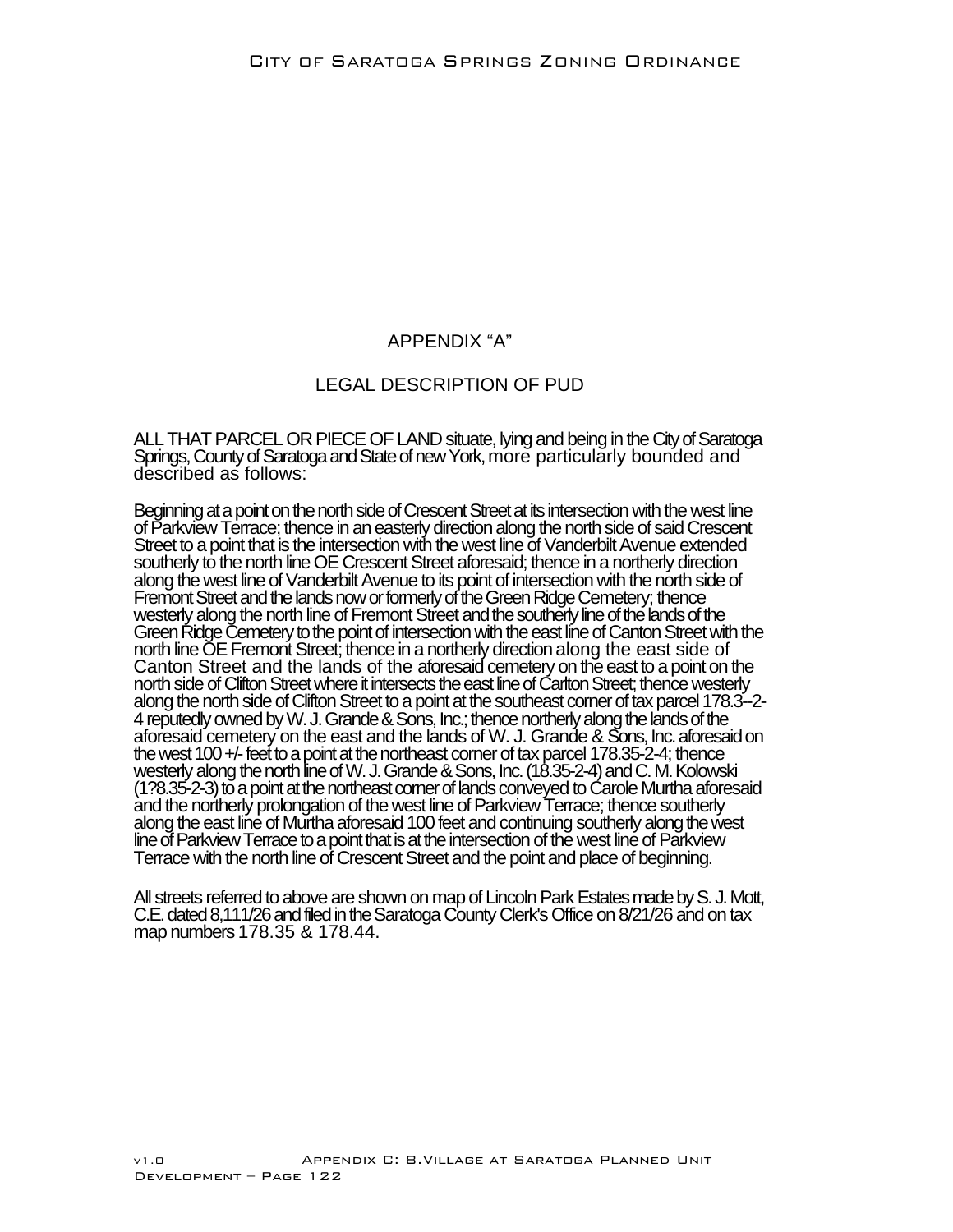## APPENDIX "B"

# SKETCH PLAN

On file in the office of the City Engineer of the City of Saratoga Springs.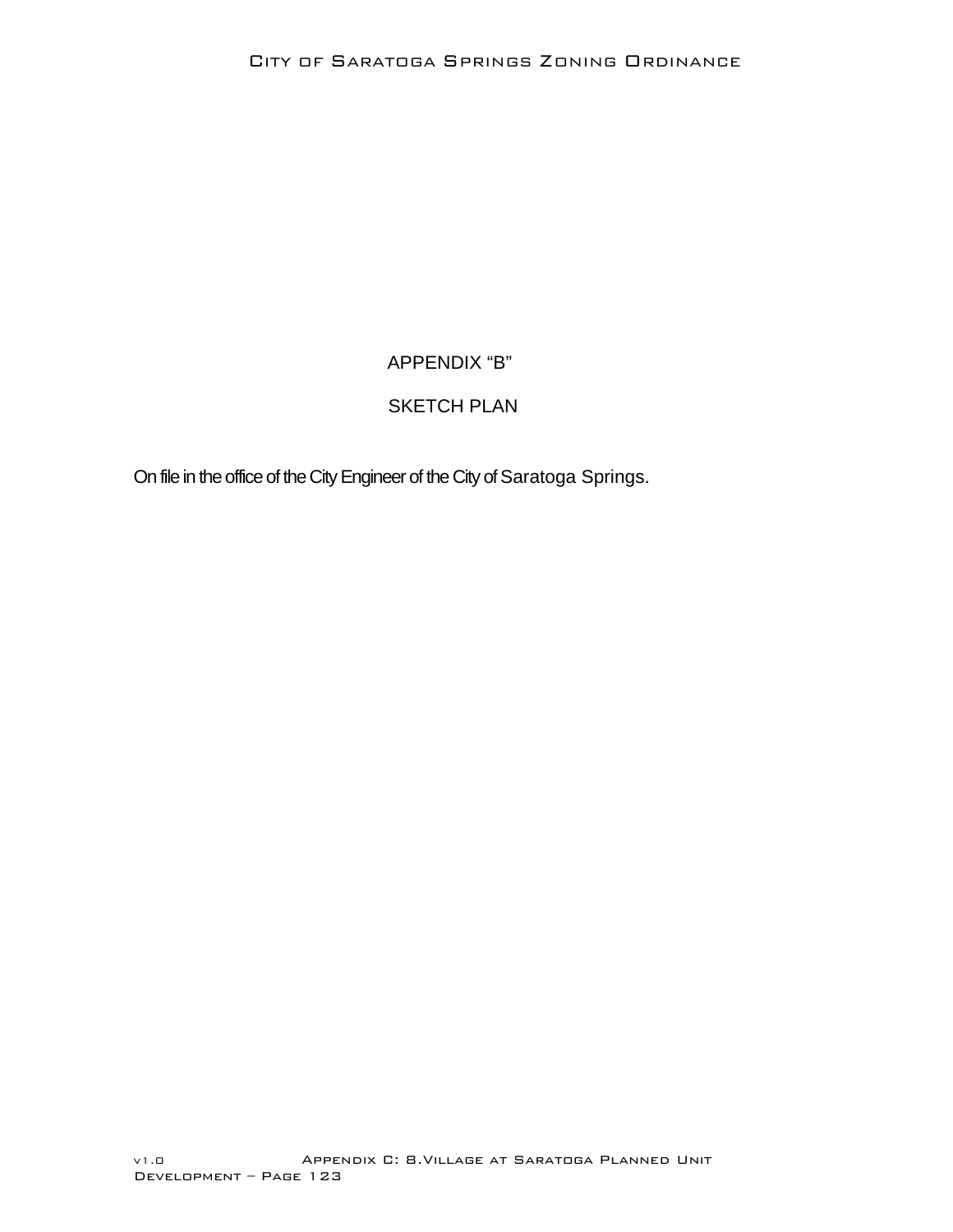## APPENDIX "C"

## CURRENT TAX PARCEL OF THE PUD

|                  | 178. 35 -2-3    |
|------------------|-----------------|
|                  | 178. 35 - 2-4   |
|                  | 178. 35 - 2 - 5 |
|                  | 178. 35 -2-6.1  |
|                  | 178. 35 -2-6.2  |
|                  | 178. 35 -2-7    |
|                  | 178. 35 -2-8    |
|                  | 178.43 - 1 - 2  |
|                  | 178.43 -1-9     |
|                  | 178.43 -1-10    |
|                  | 178.43 - 1 - 11 |
|                  | 178.43 - 1 - 12 |
|                  | 178.43 - 1 - 13 |
|                  | 178.43 - 1 - 15 |
|                  | 178.43-1-16     |
|                  | 178.43-1-18     |
|                  | 178.43 - 1 - 19 |
|                  | 178.44 -1-1     |
|                  | 178.44 -1-2     |
|                  | 178.44 -1-3     |
|                  | 178.44 -1-4     |
|                  | 178.44-1-5      |
|                  | 178.44-1-6      |
|                  | 178.44-1-7      |
|                  | 178.44-1-8      |
|                  | 178.44-1-10     |
| 1.C<br><b>DE</b> | 178.44-1-11     |
|                  | 178.44-1-12     |
|                  | 178.44-1-13     |

v1.0  $178$   $44-1-11$  G: 8.Village at Saratoga Planned Unit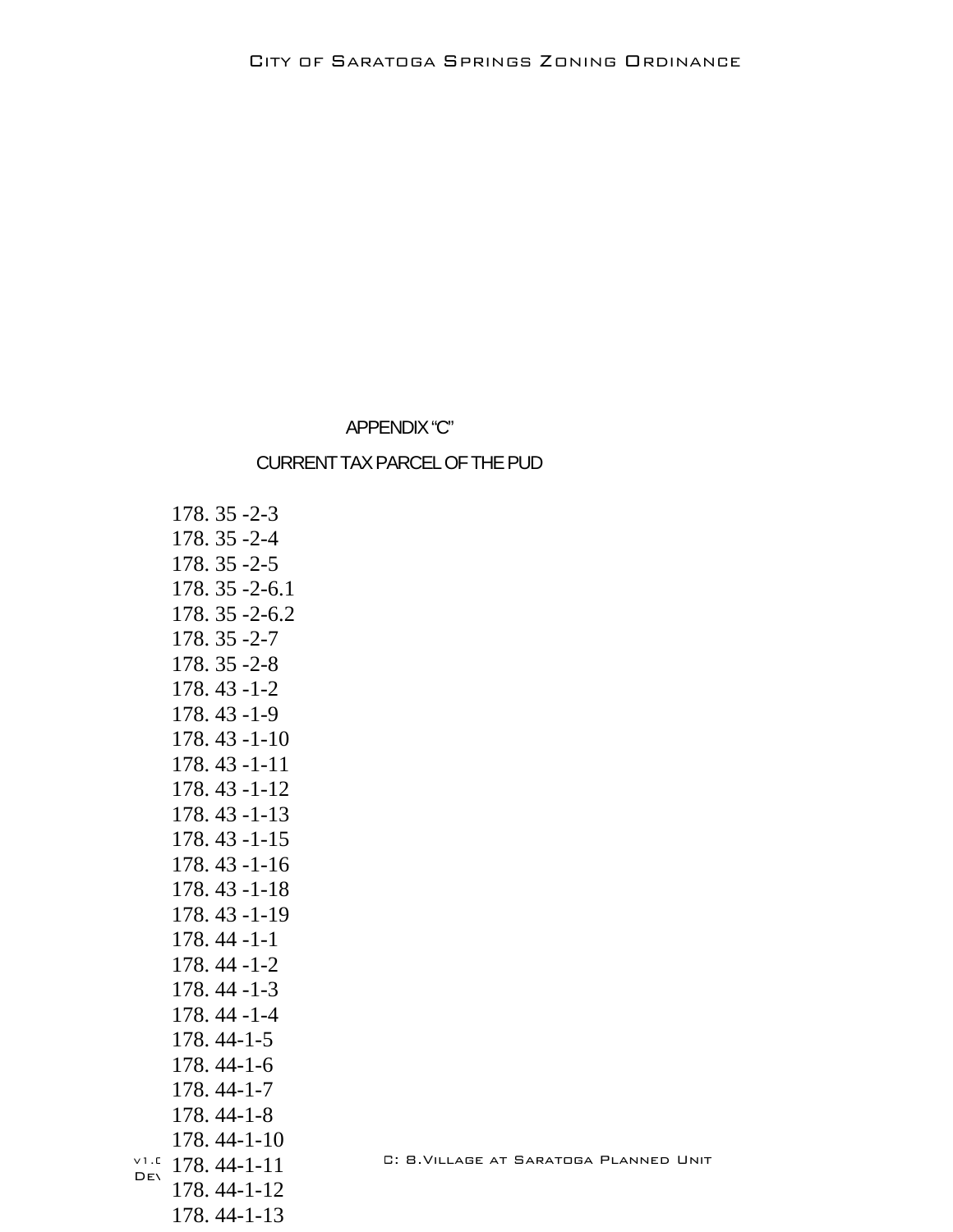## CITY OF SARATOGA SPRINGS ZONING ORDINANCE

| $\cdot$<br>÷ |                                                                                                   |  |  |
|--------------|---------------------------------------------------------------------------------------------------|--|--|
|              | $\frac{1}{2}$ $\frac{1}{2}$ $\frac{1}{2}$ $\frac{1}{2}$ $\frac{1}{2}$ $\frac{1}{2}$ $\frac{1}{2}$ |  |  |
|              |                                                                                                   |  |  |
|              |                                                                                                   |  |  |
|              |                                                                                                   |  |  |
|              |                                                                                                   |  |  |
|              |                                                                                                   |  |  |
|              |                                                                                                   |  |  |
|              |                                                                                                   |  |  |
|              |                                                                                                   |  |  |
|              |                                                                                                   |  |  |
|              |                                                                                                   |  |  |
|              |                                                                                                   |  |  |
|              |                                                                                                   |  |  |
|              |                                                                                                   |  |  |
|              |                                                                                                   |  |  |
|              |                                                                                                   |  |  |
|              |                                                                                                   |  |  |
|              |                                                                                                   |  |  |
|              |                                                                                                   |  |  |
|              |                                                                                                   |  |  |
|              |                                                                                                   |  |  |
|              |                                                                                                   |  |  |
|              |                                                                                                   |  |  |
|              |                                                                                                   |  |  |
|              |                                                                                                   |  |  |
|              |                                                                                                   |  |  |
|              |                                                                                                   |  |  |
|              |                                                                                                   |  |  |